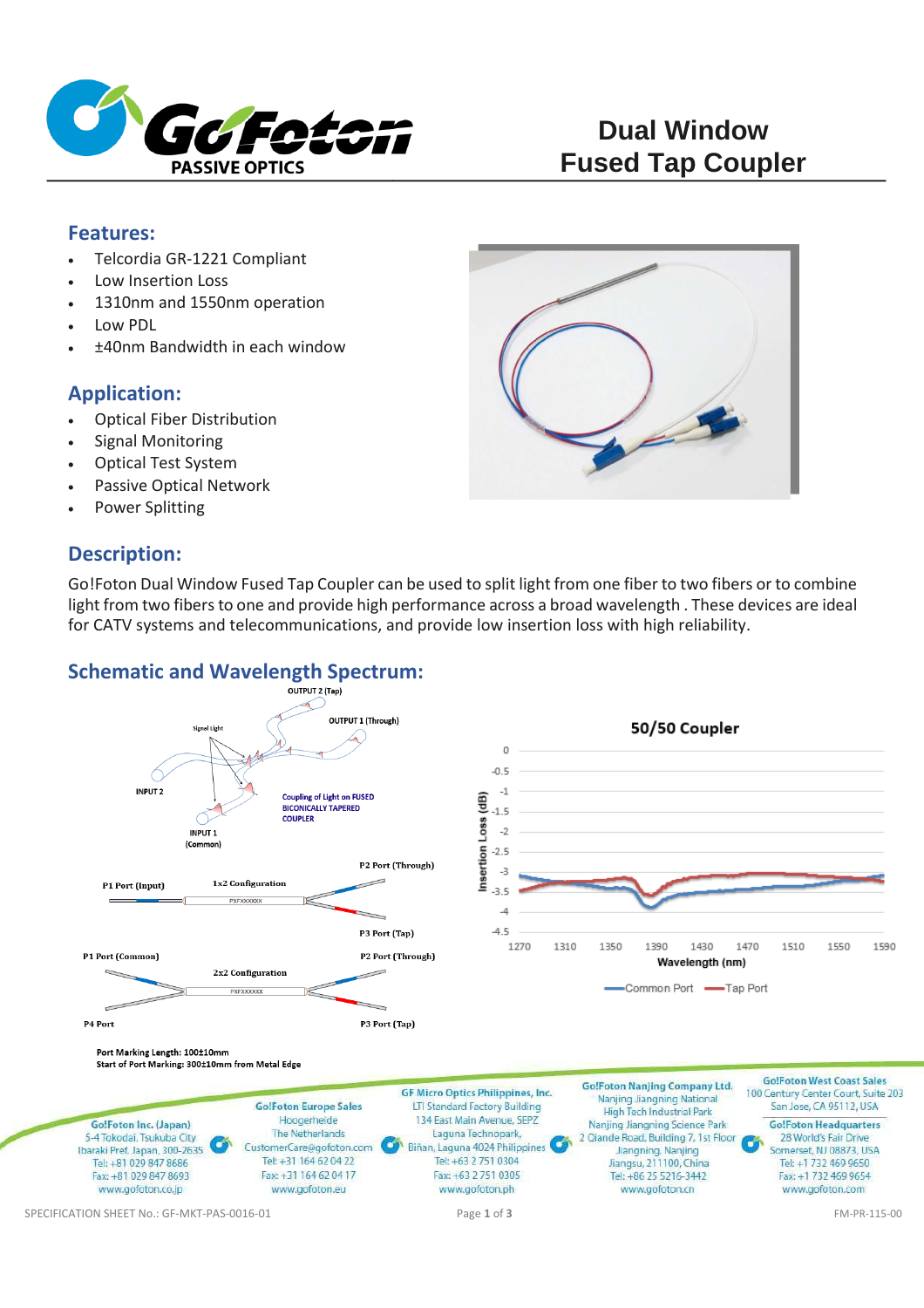

# **Specification:**

| <b>Specifications</b>              |     |              | <b>Splitting Ratio 50/50</b> |                |
|------------------------------------|-----|--------------|------------------------------|----------------|
| Parameter                          |     | <b>Unit</b>  | Premium                      | <b>Grade A</b> |
| <b>Center Wavelength</b>           |     | nm           | 1310 and 1550                |                |
| <b>Bandwidth</b>                   |     | nm           | ±40                          |                |
| Insertion Loss <sup>1</sup>        | Max | dB           | 3.6                          | 3.9            |
| Uniformity <sup>2</sup>            | Max | dB           | 0.8                          | 1.0            |
| <b>Polarization Dependent Loss</b> | Max | dB           | 0.15                         | 0.15           |
| Directivity                        | Min | dB           | 55                           |                |
| <b>Return Loss</b>                 | Min | dB           | 50                           |                |
| <b>Power Handling Capacity</b>     | Max | mW           | 500                          |                |
| <b>Operating Temperature</b>       |     | $^{\circ}$ C | $-40$ to 85                  |                |
| <b>Storage Temperature</b>         |     | $^{\circ}$ C | -40 to 85                    |                |
| <b>Fiber Type</b>                  |     |              | ITU 652.D Compliant Fiber    |                |
| Package Dimension                  |     | mm           | φ3.0x45 for 250um Bare Fiber |                |
|                                    |     |              | φ3.0x65 for 900um Loose Tube |                |

Notes: 1. Values are reference without connectors.

2. Parameter used for 50/50 tap coupler only and other parameters are applicable to all different coupling ratio.

#### **Coupling Ratio and Insertion Loss Table**

|                       |                      | <b>Maximum Insertion Loss (dB)</b> |                      |                      |
|-----------------------|----------------------|------------------------------------|----------------------|----------------------|
| <b>Coupling Ratio</b> | Premium              |                                    | <b>Grade A</b>       |                      |
|                       | <b>Output Port 1</b> | <b>Output Port 2</b>               | <b>Output Port 1</b> | <b>Output Port 2</b> |
| 50:50                 | 3.6                  | 3.6                                | 3.9                  | 3.9                  |
| 60:40                 | 2.7                  | 4.7                                | 2.9                  | 5.0                  |
| 70:30                 | 1.9                  | 6.0                                | 2.1                  | 6.4                  |
| 80:20                 | 1.2                  | 7.9                                | 1.4                  | 8.3                  |
| 90:10                 | 0.6                  | 11.3                               | 0.8                  | 12.7                 |
| 95:5                  | 0.4                  | 14.6                               | 0.5                  | 15.9                 |
| 98:2                  | 0.3                  | 19.8                               | 0.4                  | 21.0                 |
| 99:1                  | 0.3                  | 23.5                               | 0.4                  | 24.0                 |



SPECIFICATION SHEET No.: GF-MKT-PAS-0016-01 **Page 2** of **3** Page 2 of **3** FM-PR-115-00

Tel: +1 732 469 9650